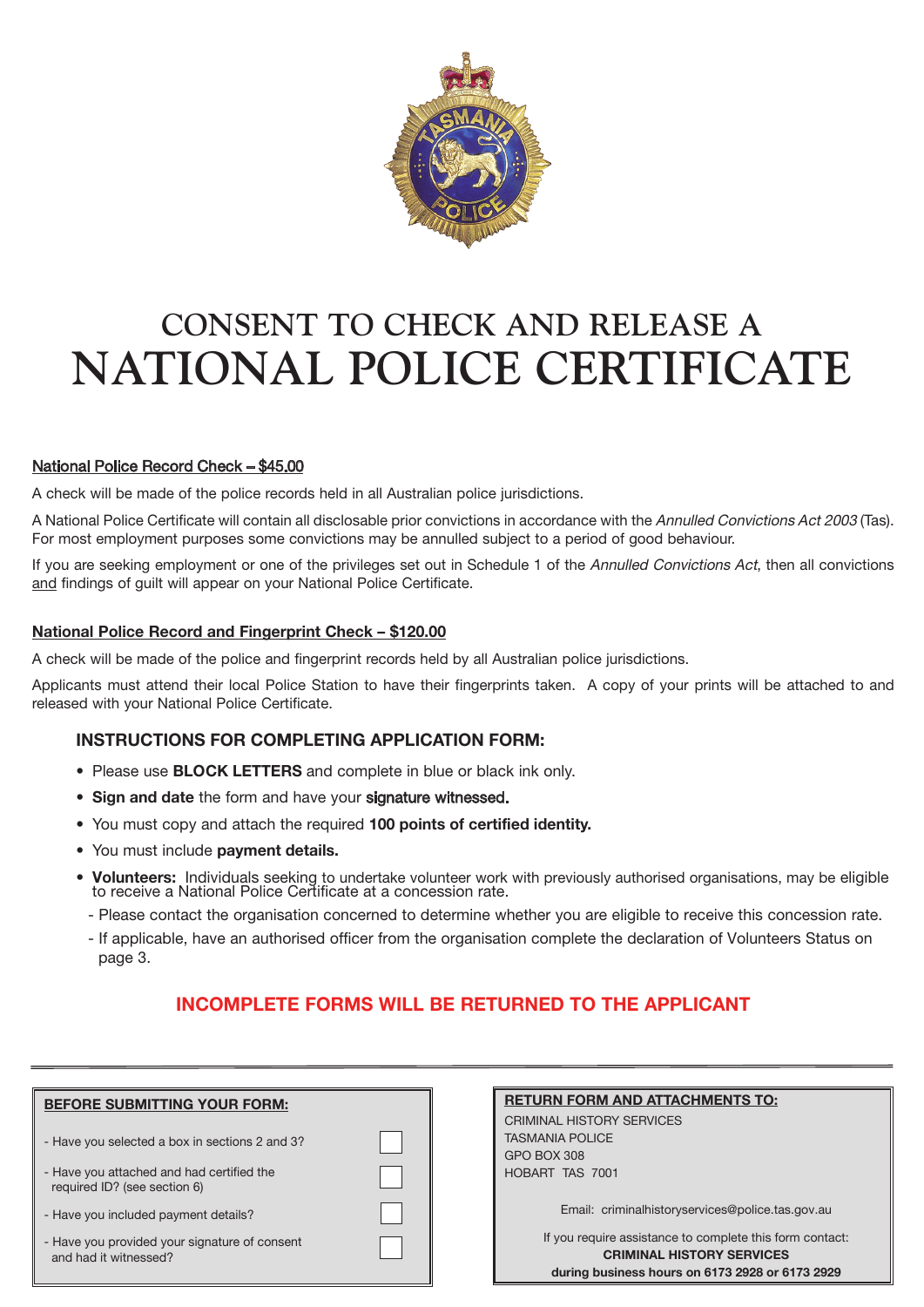| <b>SECTION 1: APPLICANT INFORMATION</b>                               |                |   |                                                                                                                                           |                                                                                                                                           |                       |                         |                                           |              |
|-----------------------------------------------------------------------|----------------|---|-------------------------------------------------------------------------------------------------------------------------------------------|-------------------------------------------------------------------------------------------------------------------------------------------|-----------------------|-------------------------|-------------------------------------------|--------------|
| <b>Family Name:</b>                                                   |                |   |                                                                                                                                           |                                                                                                                                           |                       |                         |                                           |              |
| <b>First Given Name:</b>                                              |                |   |                                                                                                                                           | <b>Other Given Names:</b>                                                                                                                 |                       |                         |                                           |              |
| All previous or alternative names:<br><b>Previous Family Name(s):</b> |                |   |                                                                                                                                           |                                                                                                                                           |                       |                         |                                           |              |
| <b>Previous Given Name(s):</b>                                        |                |   |                                                                                                                                           |                                                                                                                                           |                       |                         |                                           |              |
| Date of Birth:                                                        | $\prime$       | 7 | Gender:                                                                                                                                   | Male:                                                                                                                                     | Female:               |                         |                                           |              |
| <b>Place of Birth:</b>                                                | Suburb / Town: |   |                                                                                                                                           | State:                                                                                                                                    |                       | Country:                |                                           |              |
| <b>Current Residential Address:</b><br>Unit / Street Number / Street: |                |   |                                                                                                                                           |                                                                                                                                           |                       |                         |                                           |              |
| Suburb / Town:                                                        |                |   |                                                                                                                                           | State:                                                                                                                                    |                       | Postcode:               |                                           |              |
|                                                                       |                |   |                                                                                                                                           | Postal Address: If you want your certificate delivered to a postal address or third party organisation, please provide the details below: |                       |                         |                                           |              |
| For Attention of / Organisation Name:                                 |                |   |                                                                                                                                           |                                                                                                                                           |                       |                         |                                           |              |
| PO Box / Organisation Street Address:                                 |                |   |                                                                                                                                           |                                                                                                                                           |                       |                         |                                           |              |
| Suburb / Town:                                                        |                |   |                                                                                                                                           | State:                                                                                                                                    |                       | Postcode:               |                                           |              |
| <b>Drivers Licence No.</b>                                            |                |   |                                                                                                                                           |                                                                                                                                           | <b>Business Hours</b> |                         |                                           |              |
| and Issuing State:                                                    |                |   |                                                                                                                                           |                                                                                                                                           | <b>Telephone No.:</b> |                         |                                           |              |
|                                                                       |                |   |                                                                                                                                           | SECTION 2: TYPE OF POLICE RECORD CHECK REQUIRED / FEES - (Tick appropriate box)                                                           |                       |                         |                                           |              |
|                                                                       |                |   |                                                                                                                                           |                                                                                                                                           |                       |                         |                                           |              |
| <b>National Police Record Check</b>                                   |                |   |                                                                                                                                           |                                                                                                                                           |                       |                         | \$45.00*                                  | $\checkmark$ |
|                                                                       |                |   | <b>National Police Record and Fingerprint Check</b><br>Applicant must attend their local Police Station to have their fingerprints taken. |                                                                                                                                           |                       |                         | \$120.00                                  |              |
|                                                                       |                |   |                                                                                                                                           | <b>SECTION 3: PURPOSE OF RECORD CHECK - (Please tick one box in one option)</b>                                                           |                       |                         |                                           |              |
|                                                                       |                |   |                                                                                                                                           | Option 1 - Employment/Privilege under Schedule 1                                                                                          |                       |                         |                                           |              |
| - CHILD CARE                                                          |                |   | CHILD RELATED HEALTH                                                                                                                      |                                                                                                                                           |                       |                         | - TEACHING / NON TEACHING EDUCATION STAFF |              |
| - ADOPTION / FOSTER PARENT                                            |                |   | - JUSTICE OF THE PEACE                                                                                                                    |                                                                                                                                           |                       | - YOUTH JUSTICE         |                                           |              |
| - SCOUT VOLUNTEER                                                     |                |   | <b>BOOKMAKER</b>                                                                                                                          |                                                                                                                                           |                       | - GAMING LICENCE        |                                           |              |
| - LIQUOR LICENCE                                                      |                |   | - STIPENDIARY STEWARD                                                                                                                     |                                                                                                                                           |                       |                         | - DRIVER / PUBLIC PASSENGER LICENCE       |              |
| - LEGAL / JUDICIAL APPOINTMENT                                        |                |   |                                                                                                                                           | SECURITY / CROWD CONTROL                                                                                                                  |                       |                         | - POPPY ADVISORY & CONTROL BOARD          |              |
| - FIREARMS LICENCE                                                    |                |   |                                                                                                                                           | - PRISONS / CORRECTIVE SERVICES                                                                                                           |                       |                         | - SCHOOL-CROSSING PATROL OFFICER          |              |
| - FIRE SERVICE                                                        |                |   |                                                                                                                                           | - POLICE / LAW ENFORCEMENT                                                                                                                |                       |                         | - AUTHORISED OFFICER (TRAFFIC ACT 1925)   |              |
| - POISONS ACT 1971                                                    |                |   |                                                                                                                                           |                                                                                                                                           |                       |                         |                                           |              |
| Option 2 - Annulled record - Prior convictions only                   |                |   |                                                                                                                                           |                                                                                                                                           |                       |                         |                                           |              |
| - AGED CARE                                                           |                |   | OTHER HEALTH                                                                                                                              |                                                                                                                                           |                       | - OTHER RACING INDUSTRY |                                           |              |
| - CHURCH GROUP                                                        |                |   | <b>RENTAL / HOUSING</b>                                                                                                                   |                                                                                                                                           | - STUDENT             |                         |                                           |              |
| - VISA                                                                |                |   | - GENERAL EMPLOYMENT                                                                                                                      |                                                                                                                                           |                       | - ADULT DISABLED CARE   |                                           |              |
|                                                                       |                |   |                                                                                                                                           |                                                                                                                                           |                       |                         |                                           |              |

- OTHER EMPLOYMENT, INDUSTRY or PURPOSE (please specify):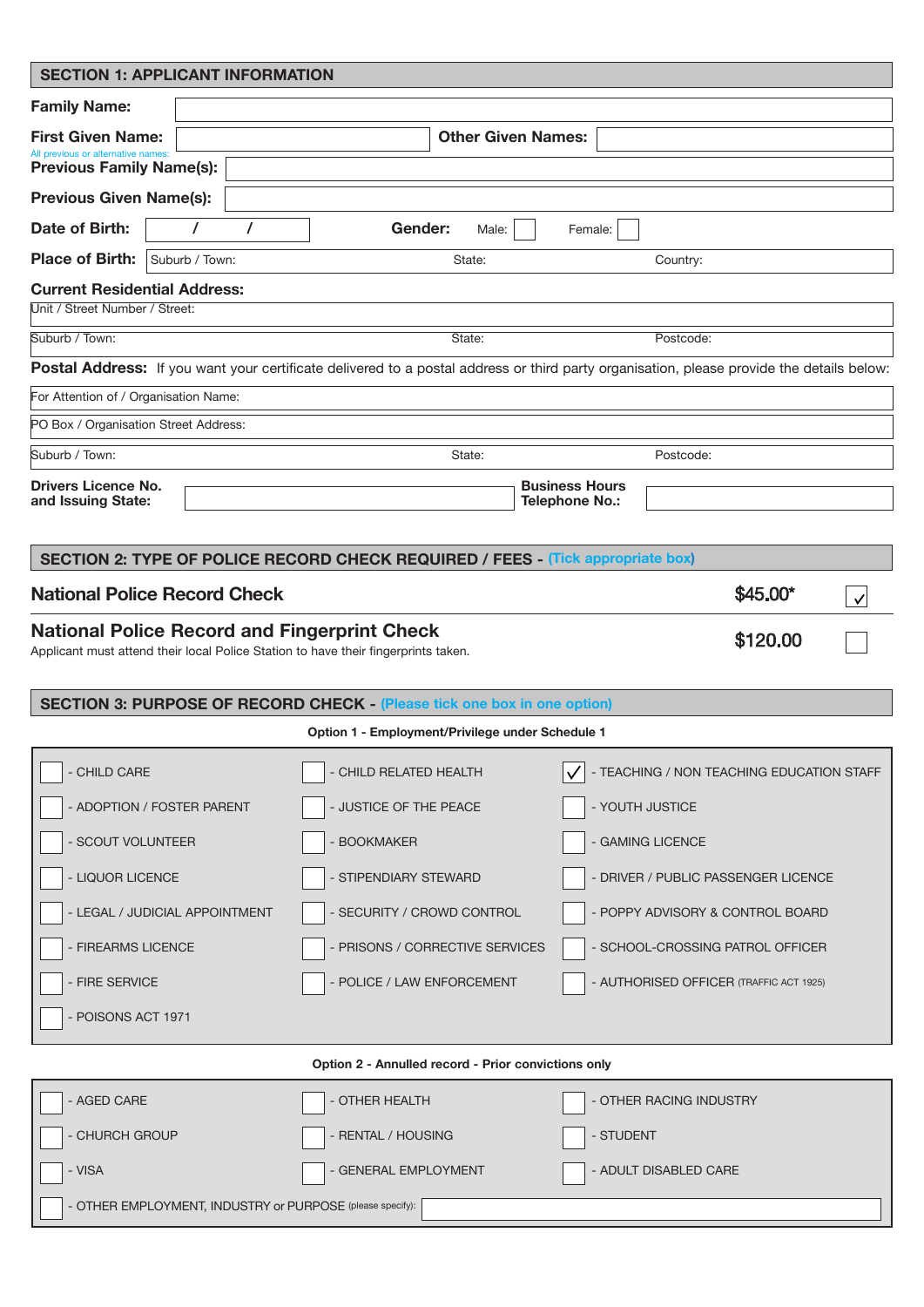#### SECTION 4: PAYMENT OPTIONS / FEES

National Police Record Check: A check will be made of the records held in Australian police jurisdictions. A National Police Certificate will be provided - \$45.00\*

National Police Record and Fingerprint Check: A check will be made of the police and fingerprint records held by all Australian police jurisdictions. A National Police and Fingerprint Certificate will be provided - \$120.00

**Please note that the above fees are exempt from GST.**

#### **PAYMENT METHODS**

**CHEQUE OR MONEY ORDER -** Please attach your cheque or money order to this form made payable to "Tasmania Police"

**CREDIT** CARD - Payment can also be made by completing the following credit card authorisation:

| Card No.                                                                                                                  |                                   |
|---------------------------------------------------------------------------------------------------------------------------|-----------------------------------|
|                                                                                                                           |                                   |
|                                                                                                                           | <b>Master Card</b><br><b>VISA</b> |
| RECEIPTS: - Receipts for payments will only be provided upon prior request. Please tick the box if you require a receipt: |                                   |
| Send receipt to:                                                                                                          |                                   |

#### **SECTION 5: DECLARATION OF VOLUNTEER / CONCESSION STATUS**

\*Applicants requiring a National Police Check in order to undertake volunteer work with an organisation registered with Tasmania Police may be eligible to access the concession rate of \$5.00. Further information for organisations about registering with Tasmania Police and eligibility can be obtained by contacting Criminal History Services on 6173 2928 or 6173 2929 or visiting the website on http://www.police.tas.gov.au/services-online/police-history-record-checks/

In order to access the concession eligible applicants must arrange for an authorised officer from your organisation to complete the following declaration.

#### Declaration:

I declare that the applicant named in section 1 of this form will be undertaking volunteer work for this organisation described hereunder and they will receive no payment for their services:

| Name of Organisation: |                                |                                       |                                        |
|-----------------------|--------------------------------|---------------------------------------|----------------------------------------|
|                       | Role of Volunteer / Applicant: |                                       |                                        |
| Date:                 |                                | Signature of<br>  Authorised Officer: | Printed name of<br>Authorised Officer: |